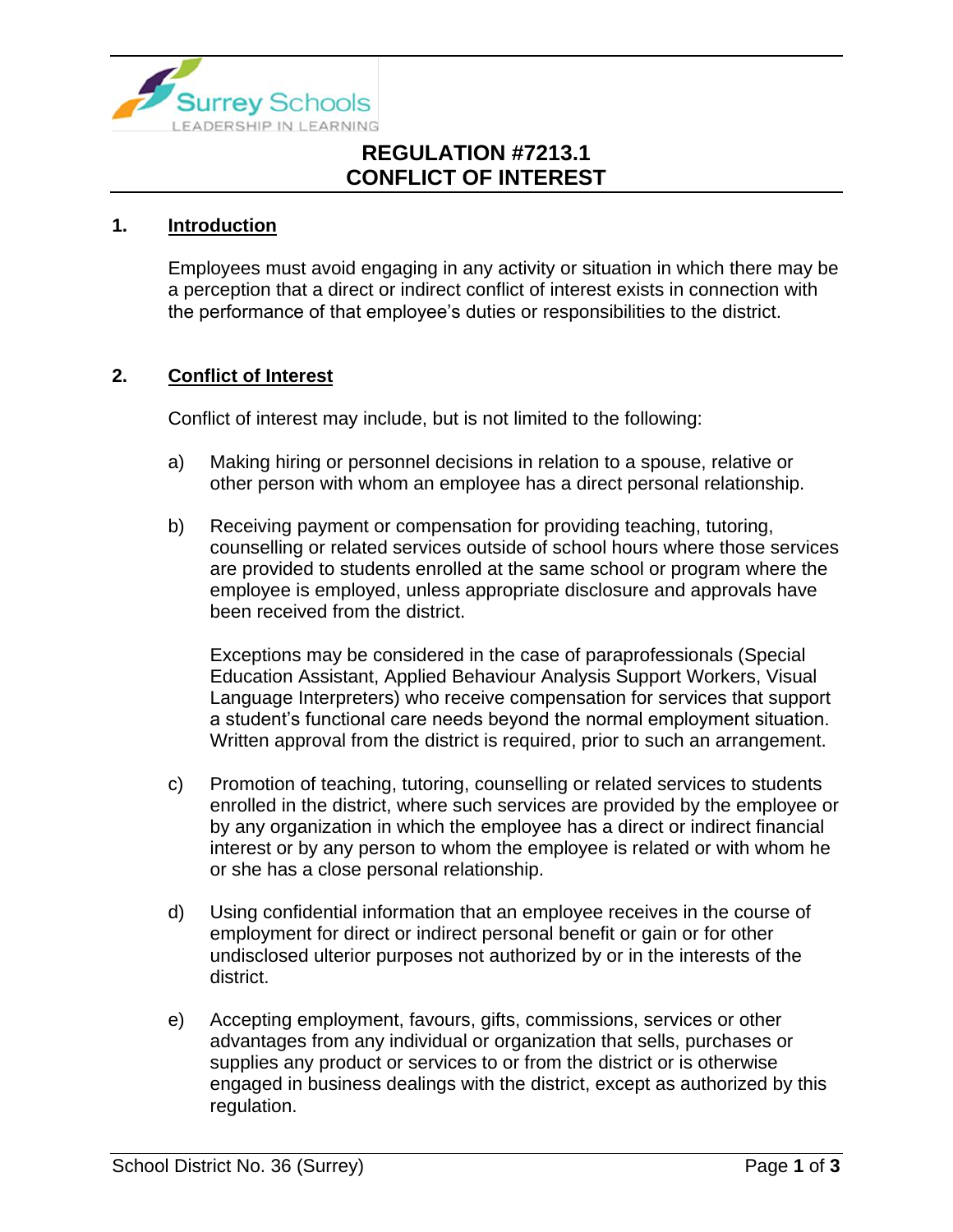

# **REGULATION #7213.1 CONFLICT OF INTEREST**

Employees may receive promotional gifts or favours of nominal value from third parties as an accepted courtesy of business relationships, provided that such tokens do not compromise the employee's objectivity.

- f) Making a personal bid on the sale of any district goods or property, except where disposed of a public auction.
- g) Use of district premise, supplies or equipment for activities not associated with the discharge of the employee's duties or responsibilities to the district (except where expressly authorized by the district or permissible in applicable district policy).
- h) Holding one's self out to third parties as being in a position to purchase goods or services on behalf of the district in order to secure a personal benefit or advantage for one's self, any organization in which the employee has a direct or indirect financial interest or any other person with whom the employee is related to or has a personal relationship with.
- i) A business relationship between the school district and an employee with external business interests. Exceptions may be made where no other source for the required product or service is available. In such cases, approval of the secretary-treasurer or designate is required.

### **3. Disclosure**

Employees must promptly disclose in writing to their direct management supervisor any material information regarding their involvement in any activity or situation giving rise to an actual or perceived conflict of interest.

### **4. Use of Confidential Information**

Employees who have access to confidential information received as a result of employment with the district must ensure that such information remains confidential and is not divulged to anyone other than individuals authorized to receive such information. Employees may not use such confidential information for personal advantage or for the advantage of any organization in which the employee has a direct or indirect financial interest or any person who is a relative of the employee or with whom the employee has a personal relationship.